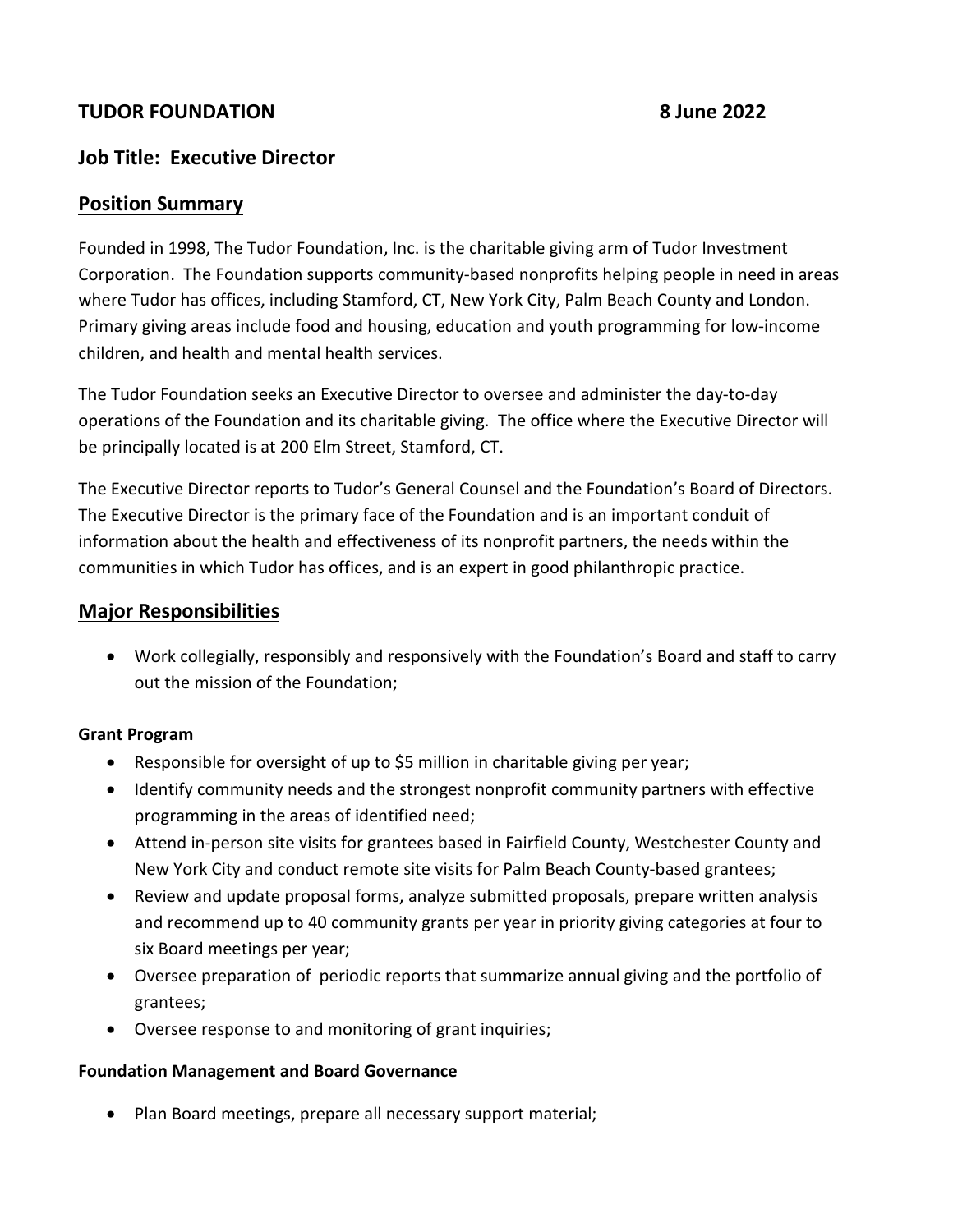- Maintain official records of minutes and governing documents;
- Inform board of non-profit and community issues and identify potential collaborations;
- Prepare meeting materials for Foundation's annual meeting;

#### **Community Engagement**

- Participate in various funder networks;
- Maintain relationships with area non-profits;
- Represent the Foundation to other foundations, philanthropic support organizations, and grantees;

## **Coordination with other Tudor Departments**

- Coordinate with HR on employee engagement opportunities and Tudor's charitable match program;
- Serve on Sustainability Working Group;
- Assist in corporate charitable response to humanitarian and other national and international crises;

## **Administration**

- Manage the day-to-day operation of the Foundation including oversight of grant administration and operations and ensure compliance with all Tudor Foundation guidelines and policies;
- Oversee administration of Tudor Foundation's General Support Grant (GSG) program;
- Oversee administration of Tudor Foundation's non-US grants awarded through Charities Aid Foundation America (CAFA);

## **Financial and Legal Compliance**

- Oversee staff in maintenance of grants management and record keeping;
- Work with corporate reporting department on Foundation's cash requirements and financerelated matters;
- Oversee maintenance of accurate grant payment obligations;
- Oversee budgeting, tax filings and maintenance of correct and complete records

# **Qualifications and Skills**

- Significant experience with a grant-making foundation;
- Four-year's bachelor's degree, master's degree preferred;
- Exceptional organizational, communications and interpersonal skills;
- Strategic vision, including an ability to step back from day-to-day activities to view the community's needs, see trends, seek out opportunities;